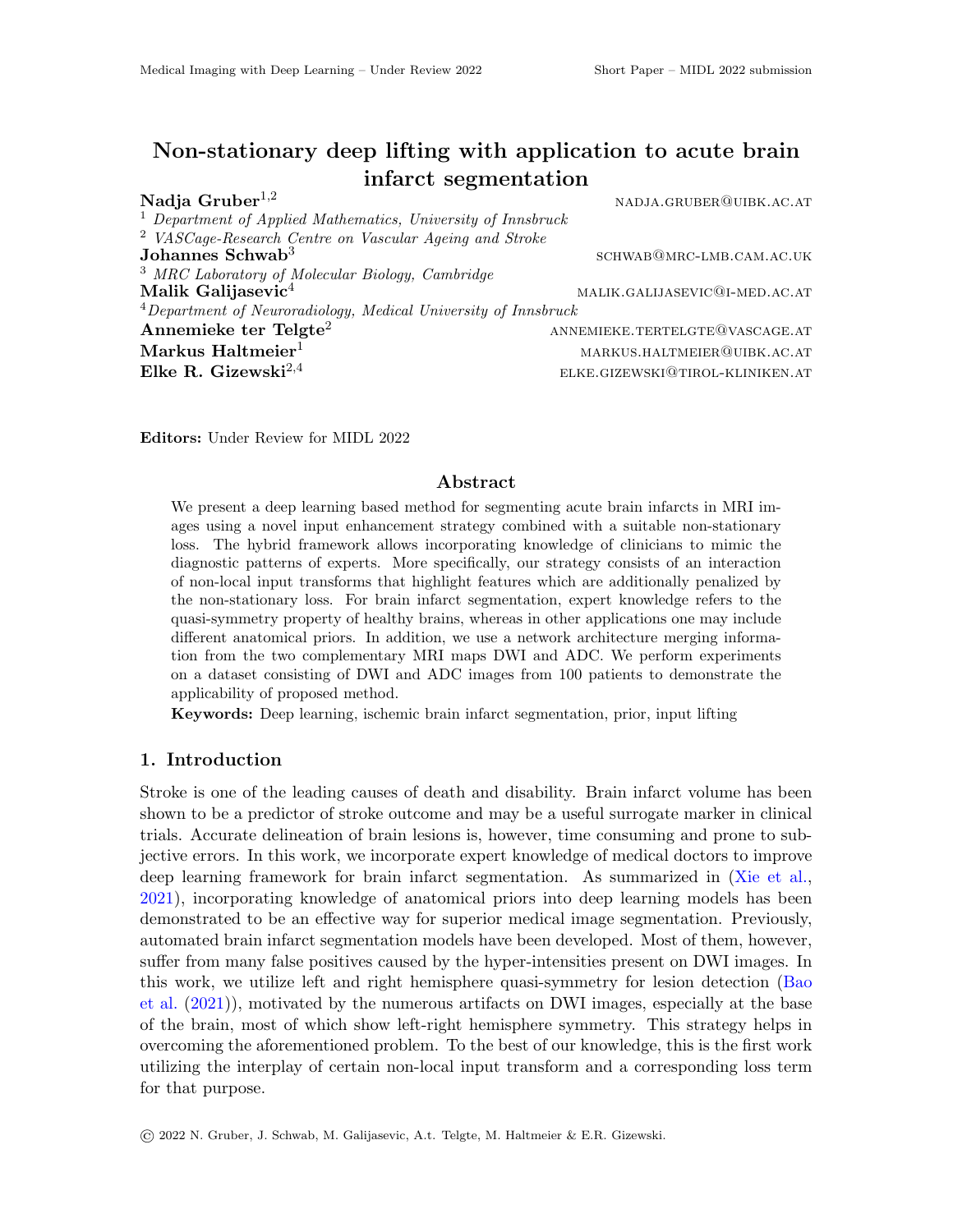## 2. Method

In this work, we add non-local prior information to the training process by lifting network inputs through a suitable transformation to a higher-dimensional space. For brain infarct segmentation the property of asymmetry that indicates pathological changes in the brain, is exploited. To this end, a symmetry transform is applied to the most important type of MRI image for stroke detection, namely the DWI image, which subsequently serves as an additional input channel for the input X. Together with the network architecture (Figure [2\)](#page-2-2), which cleverly combines complementary information, and the loss term, which additionally penalizes symmetries, the problem of distinguishing between hyper-intensities caused by a brain infarct and those not attributable to a lesion, is addressed.

Let X and Y denote lifted input and ground truth respectively and  $\Phi_{\theta}(X)$  the output of the model. Then, our proposed non-stationary loss function is of the form

$$
\mathcal{L}^{\text{total}}_t(\Phi_{\theta}(X), Y) = \mathcal{L}^{\text{data}}(\Phi_{\theta}(X), Y) + \lambda(t) \cdot \mathcal{L}^{\text{prior}}(\Phi_{\theta}(X)).
$$
\n(1)

Here,  $\lambda(t)$  is the regularization parameter which is chosen depending on current epoch t and is increasing throughout the training process (in the numerical example we take  $\lambda(t) = 0.0001 \cdot t^2$ .

$$
\mathcal{L}^{\text{data}}_t(\Phi_{\theta}(X), Y) \triangleq \alpha \, \text{BCE}_w(\Phi_{\theta}(X), Y) + (1 - \alpha) \, \text{DICE}(\Phi_{\theta}(X), Y).
$$

Here, similar to [\(Taghanaki et al.,](#page-2-3) [2019\)](#page-2-3),  $BCE_w$  denotes the weighted binary cross-entropy, where we define  $w$  as the balancing factor between the number of lesion and background pixels, respectively. Further,  $\alpha$  is the weighting parameter specifying the importance of BCE and DICE in the loss function which is set to 0.99 in our experiments. Both, the lifting and the non-stationary augmented loss are essential ingredients of our expert driven deep lifting framework.



Figure 1: Visualization of the employed network architecture with corresponding input transforms (difference (DWI-ADC), correlation (DWI·ADC), symmetryenhancement) and interacting prior term, where  $F$  defines a maxpooling.